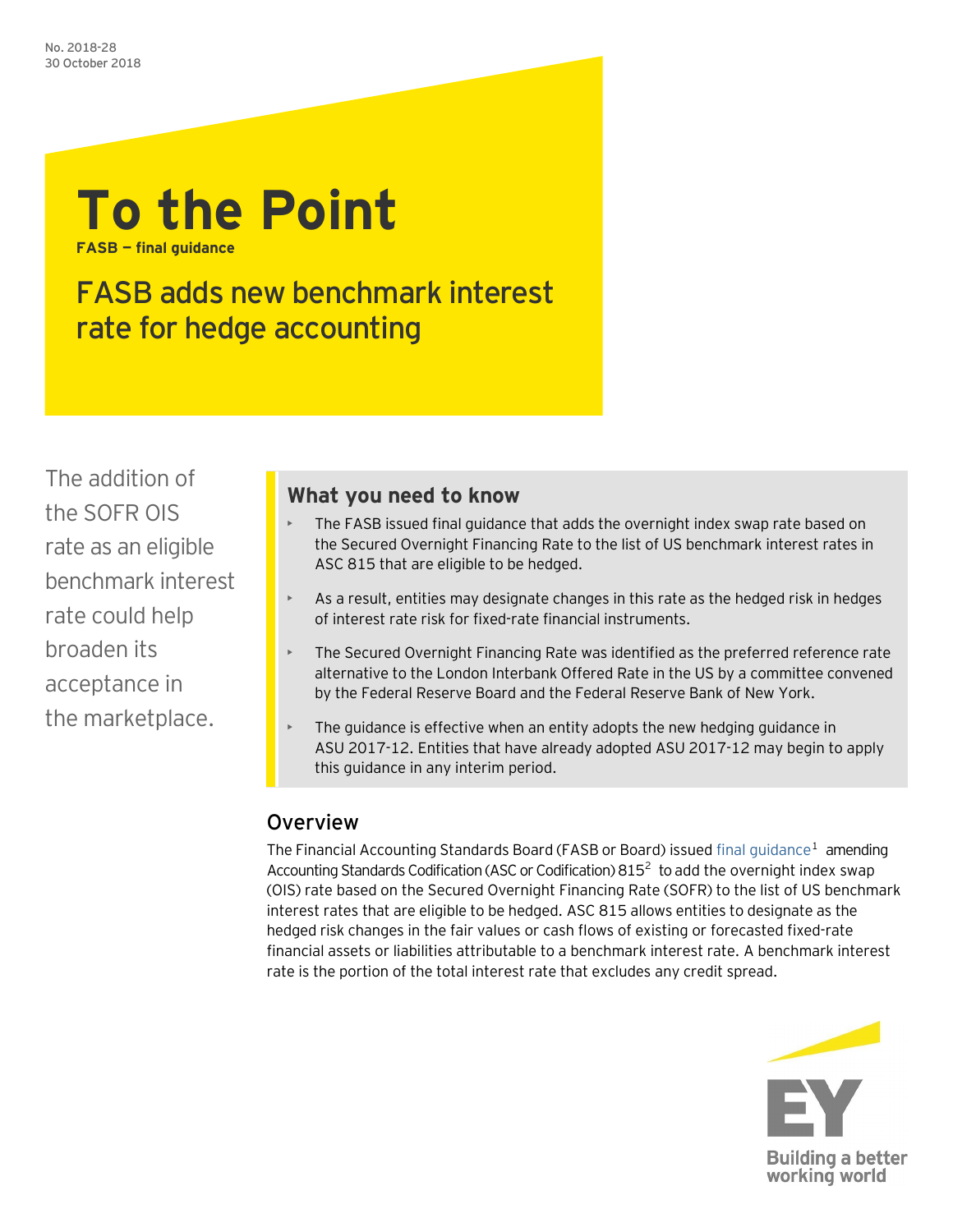## Background

Amid concerns about the sustainability of the London Interbank Offered Rate (LIBOR), the Federal Reserve Board (Fed) and the Federal Reserve Bank of New York convened the Alternative Reference Rates Committee (ARRC) in 2014 to identify suitable alternative reference interest rate(s) to LIBOR and develop an adoption plan to facilitate the acceptance and use of the alternative rate(s). The ARRC identified SOFR, a broad Treasury repurchase agreement (repo) financing rate, as the preferred reference interest rate alternative to LIBOR and announced a transition plan to integrate this rate into the financial markets. The Federal Reserve Bank of New York began publishing the daily SOFR in the second quarter of 2018.

The FASB's new guidance comes in response to a request from the Fed. The Fed believes that including this rate in the list of acceptable benchmark rates for hedge accounting purposes represents an important step in broadening its acceptance in the marketplace. There are similar initiatives around the globe to identify reference interest rate alternatives to the respective Interbank Offer Rates that are widely used in different jurisdictions. For example, the Sterling Overnight Index Average (SONIA) was identified as the preferred reference interest rate alternative to British pound sterling LIBOR.

However, ASC 815 does not need to be amended to add foreign alternative reference interest rates as benchmark rates because US GAAP does not provide prescriptive guidance on eligible benchmark rates for non-US dollar interest rates. Instead, entities rely on the definition of a benchmark interest rate in the Master Glossary of the Codification to determine the foreign currency interest rates that are deemed to qualify for designation as the hedged risk in hedges of non-US dollar interest rate risk.

## Key considerations

The new guidance adds the SOFR OIS rate to the following list of US benchmark interest rates that may be designated as the hedged risk in hedges of fixed-rate financial instruments:

- Direct Treasury obligations of the US government
- The LIBOR swap rate
- The OIS rate based on the Fed Funds Effective Rate
- The Securities Industry and Financial Markets Association municipal swap rate

The new guidance defines the SOFR OIS rate as "[t]he fixed rate on a U.S. dollar, constantnotional interest rate swap that has its variable-rate leg referenced to the Secured Overnight Financing Rate (SOFR) (an overnight rate) with no additional spread over SOFR on that variable-rate leg. That fixed rate is the derived rate that would result in the swap having a zero fair value at inception because the present value of fixed cash flows, based on that rate, equates to the present value of the variable cash flows."

That is, the SOFR OIS rate represents the fixed rate on an interest rate swap whose variablerate leg is based on the overnight SOFR. Although the SOFR OIS rate may not currently be a widely recognized and quoted rate, the FASB believes it satisfies the characteristics of a benchmark rate based on the attributes of the repo transaction rates that support SOFR (and the OIS rate based on SOFR).

The FASB decided to add only the SOFR OIS rate to the list of benchmark rates eligible to be hedged at this time, rather than a broader SOFR swap rate that would be the equivalent of the LIBOR swap rate and cover various tenors (e.g., the fixed rate on an interest rate swap where the variable-rate leg references three-month SOFR).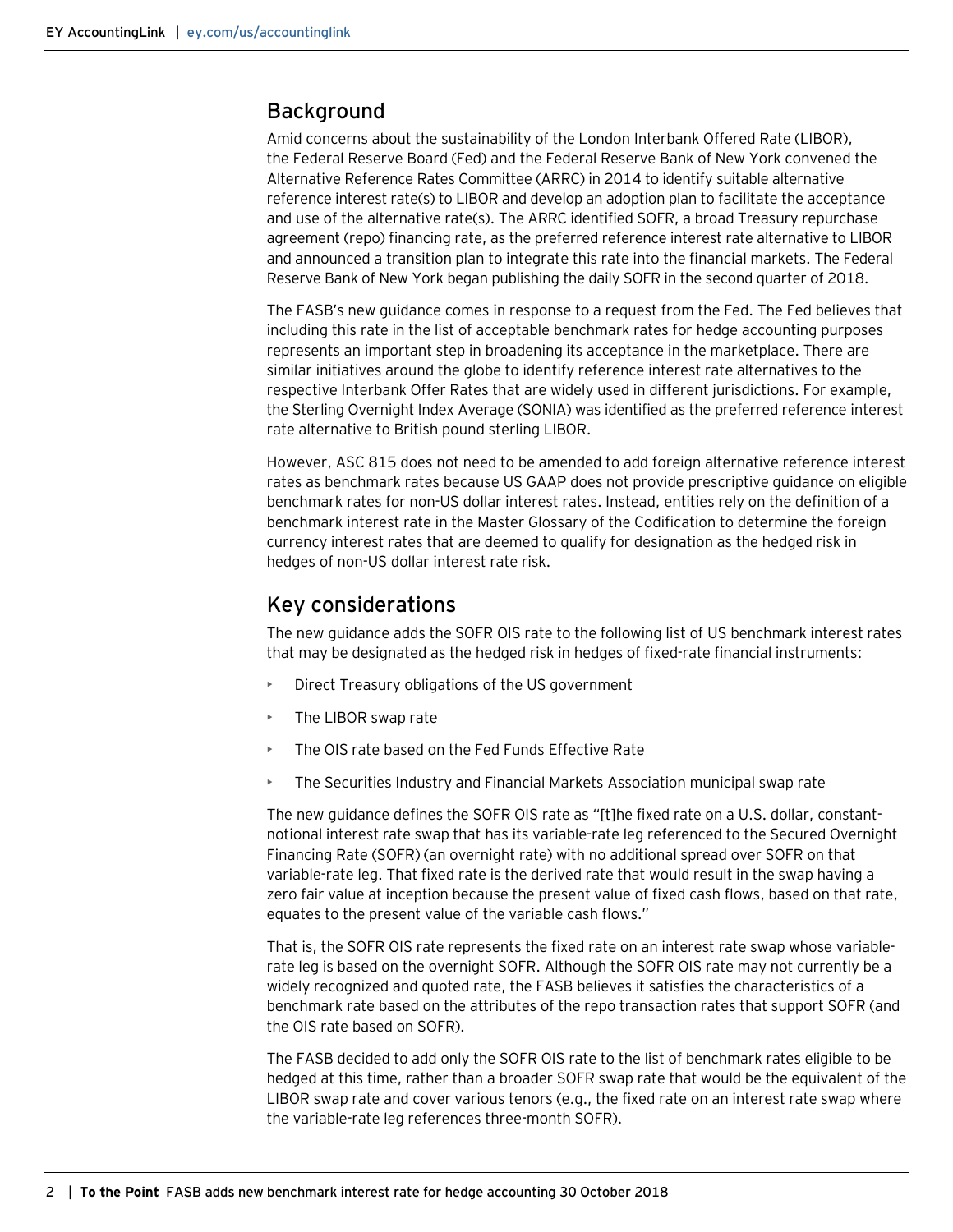The FASB concluded that a swap rate based on a SOFR term rate did not currently meet the characteristics of a benchmark interest rate because it would not be based on actual transactions since neither derivative nor cash instruments referencing a SOFR term rate currently exist. In addition, the FASB noted that the ARRC's transition plan currently anticipates introducing only OIS swaps referencing SOFR in the marketplace in the near term.

However, the Board has stated that it plans to monitor developments in this area and is prepared to consider adding a broader SOFR-based swap rate as an eligible benchmark interest rate to be hedged if SOFR term rates emerge in the marketplace.

#### Disclosures, transition and effective date

No additional disclosures are required under the new guidance, consistent with the FASB's approach when it previously added new US benchmark rates to ASC 815.

Entities may apply the amendments to new or redesignated hedging relationships entered into on or after the date of adoption. The new guidance does not address changes to existing hedging relationships upon a transition to SOFR OIS from LIBOR, but the Board added a project to its agenda to consider transition relief provisions for existing hedging relationships, noting that additional time is needed to fully consider the implications of transitioning existing LIBOR-based financial instruments to SOFR.

As part of this project, the FASB plans to broadly consider other changes to US GAAP that may be necessitated by a market-wide transition to SOFR from LIBOR, with the objective of helping to facilitate this transition.

#### How we see it

Without transition relief, many existing hedging relationships would likely need to be discontinued upon transition to SOFR because ASC 815 requires a hedging relationship to be dedesignated and redesignated if an entity wishes to change any of the critical terms of the relationship.

The need to dedesignate and redesignate existing hedging relationships could have various financial reporting implications depending on the nature of the hedge. For example, it could result in increased earnings volatility associated with redesignated fair value hedges when the change in the fair value of the hedged item is based on the benchmark rate component of the contractual coupon cash flows.

In our view, the accounting complexity and earnings volatility that would result absent any transition relief is inconsistent with the economics of these relationships and the objective of replacing LIBOR with an improved alternative reference rate. Therefore, we support the FASB's decision to consider changes to US GAAP that may be needed to facilitate a smooth transition from a financial reporting perspective.

Entities that have not yet adopted the new hedging guidance in Accounting Standards Update  $(ASU)$  2017-12<sup>[3](#page-3-2)</sup> will apply the new amendments when they adopt ASU 2017-12. For public business entities that have already adopted ASU 2017-12, the amendments are effective for fiscal years beginning after 15 December 2018, and interim periods within those fiscal years. For all other entities that have adopted ASU 2017-12, the amendments are effective for fiscal years beginning after 15 December 2019, and interim periods within those fiscal years. Early adoption, including adoption in an interim period, is permitted, as long as the entity has adopted ASU 2017-12.

The FASB plans to consider transition relief for existing hedges in a separate project.